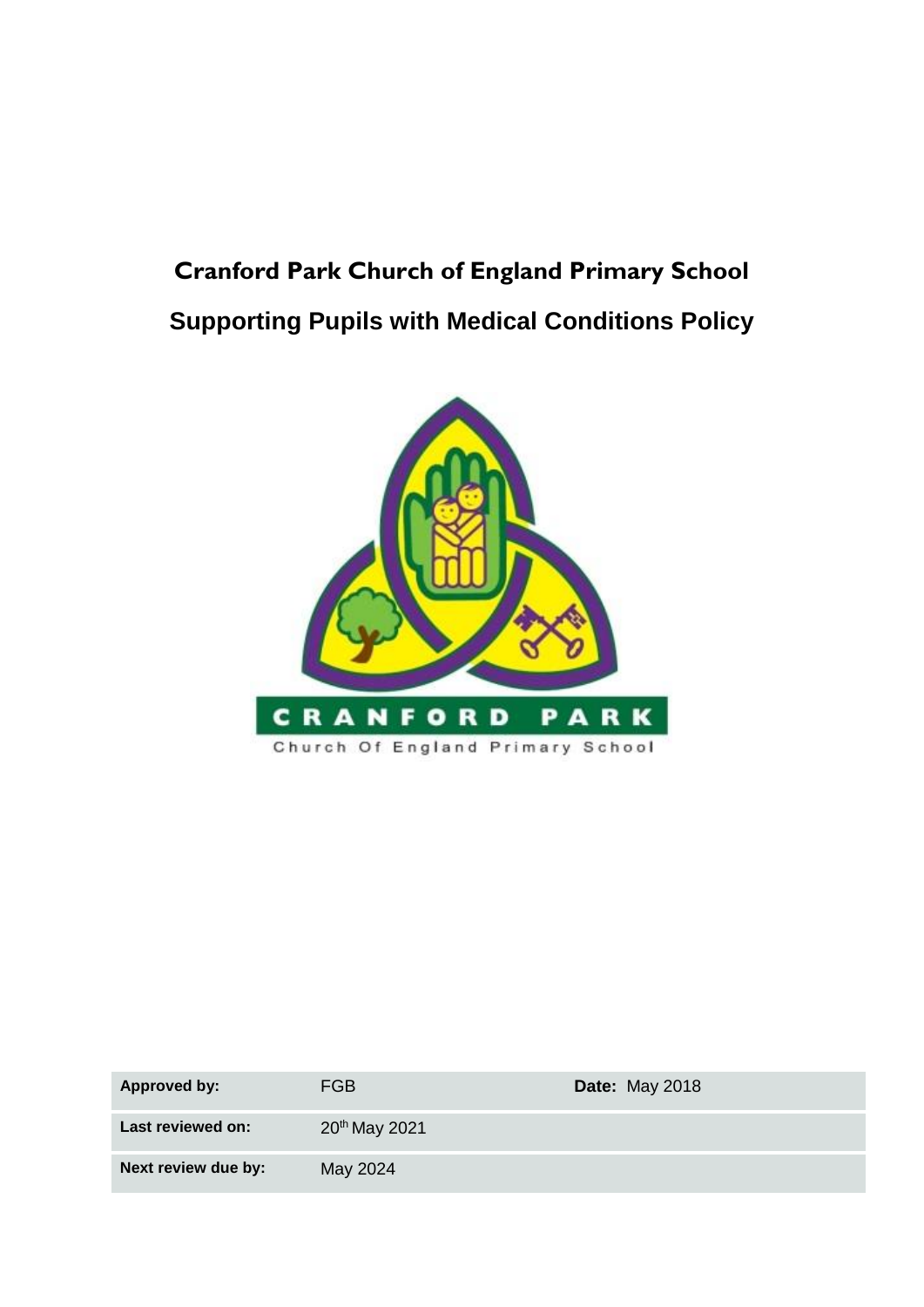## **Purpose**

In line with the duty, which came into force on 1<sup>st</sup> September 2014, to support pupils at school with medical conditions we are committed to ensuring that all children with medical conditions, in terms of both physical and mental health, are properly supported at Cranford Park Primary School so that they can play a full and active role in school life, remain healthy and achieve their academic potential.

No child with a medical condition will be denied admission or prevented from taking up a place in our school because arrangements for their medical condition have not been made.

We will ensure that pupils' health is not put at unnecessary risk from, for example, infectious diseases therefore we will not accept a child in school at times where it would be detrimental to the health of that child or others to do so.

This policy will be reviewed regularly and it is readily accessible to parents and school staff.

#### **Policy implementation**

The named person, who has overall responsibility for policy implementation, is Georgina Edwards (Headteacher)

They will

- ensure that sufficient staff are suitably trained;
- ensure that all relevant staff, including temporary & supply, will be made aware of the child's condition;
- cover arrangements in case of staff absence or staff turnover to ensure someone is always available;
- brief supply teachers;
- ensure that risk assessments are carried out for school visits, holidays, and other school activities outside the normal timetable;

and

• monitor individual healthcare plans.

#### **Procedure to be followed when notification is received that a pupil has a medical condition**

When our school is notified that a pupil has a medical condition we will: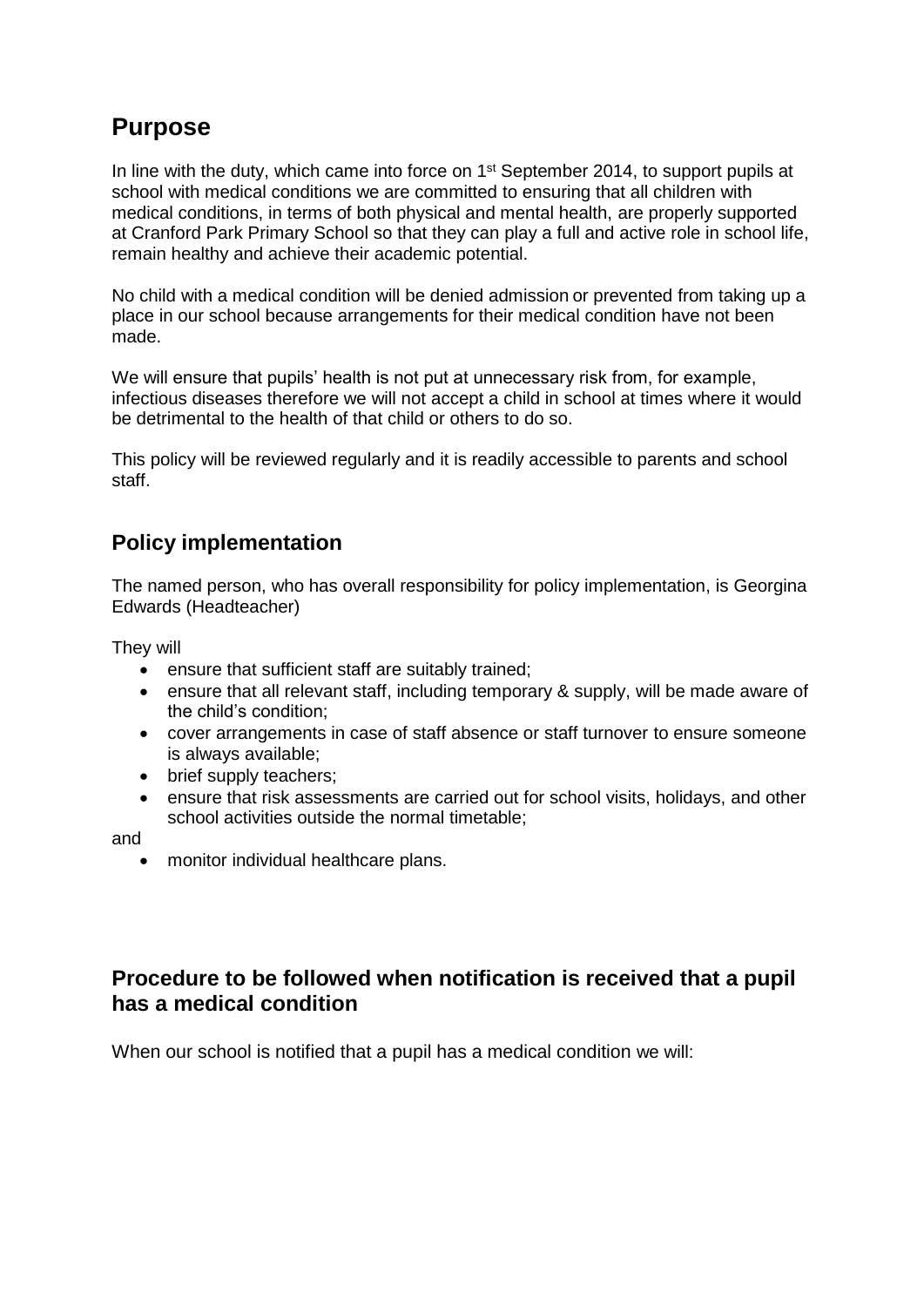- make arrangements for any staff training or support
- make every effort to ensure that arrangements are put in place within two weeks
- not wait for a formal diagnosis before providing support to pupils

#### **Individual healthcare plans**

All children with a medical condition should have an Individual Healthcare Plan (IHP). Any parent reporting that their child has an ongoing medical condition such as asthma, epilepsy, diabetes or more complex medical condition will be asked to complete an Individual Healthcare Plan (IHP). It is a legal requirement that this is updated annually. At our school we will ensure that plans are reviewed at least annually, or earlier if evidence is presented that the child's needs have changed. We will assess and manage risks to the child's education, health and social wellbeing, and minimises disruption.

Our IHP requires information about:

- the **medical condition, its triggers, signs, symptoms and treatments**;
- the **pupil's resulting needs**, including medication (dose, side effects and storage) and other treatments, time, facilities, equipment, testing, access to food and drink where this is used to manage their condition, dietary requirements and environmental issues, e.g. crowded corridors, travel time between lessons;
- specific **support for the pupil's educational, social and emotional needs** for example, how absences will be managed, requirements for extra time to complete exams, use of rest periods or additional support in catching up with lessons, counselling sessions;
- the **level of support** needed (NB If a child is self-managing their medication, this should be clearly stated with appropriate arrangements for monitoring)
- **who will provide this support**, their training needs, expectations of their role and confirmation of proficiency to provide support for the child's medical condition from a healthcare professional; and cover arrangements for when they are unavailable;
- **who** in the school **needs to be aware** of the child's condition and the support required;
- **arrangements for written permission from parents and the headteacher for medication to be administered by a member of staff, or selfadministered by the pupil during school hours;**
- arrangements or procedures required for **school trips** or other school activities outside of the normal school timetable that will ensure the child can participate, e.g. risk assessments;
- **what to do in an emergency**, including whom to contact, and contingency arrangements. Some children may have an emergency healthcare plan prepared by their lead clinician that could be used to inform development of their individual healthcare plan.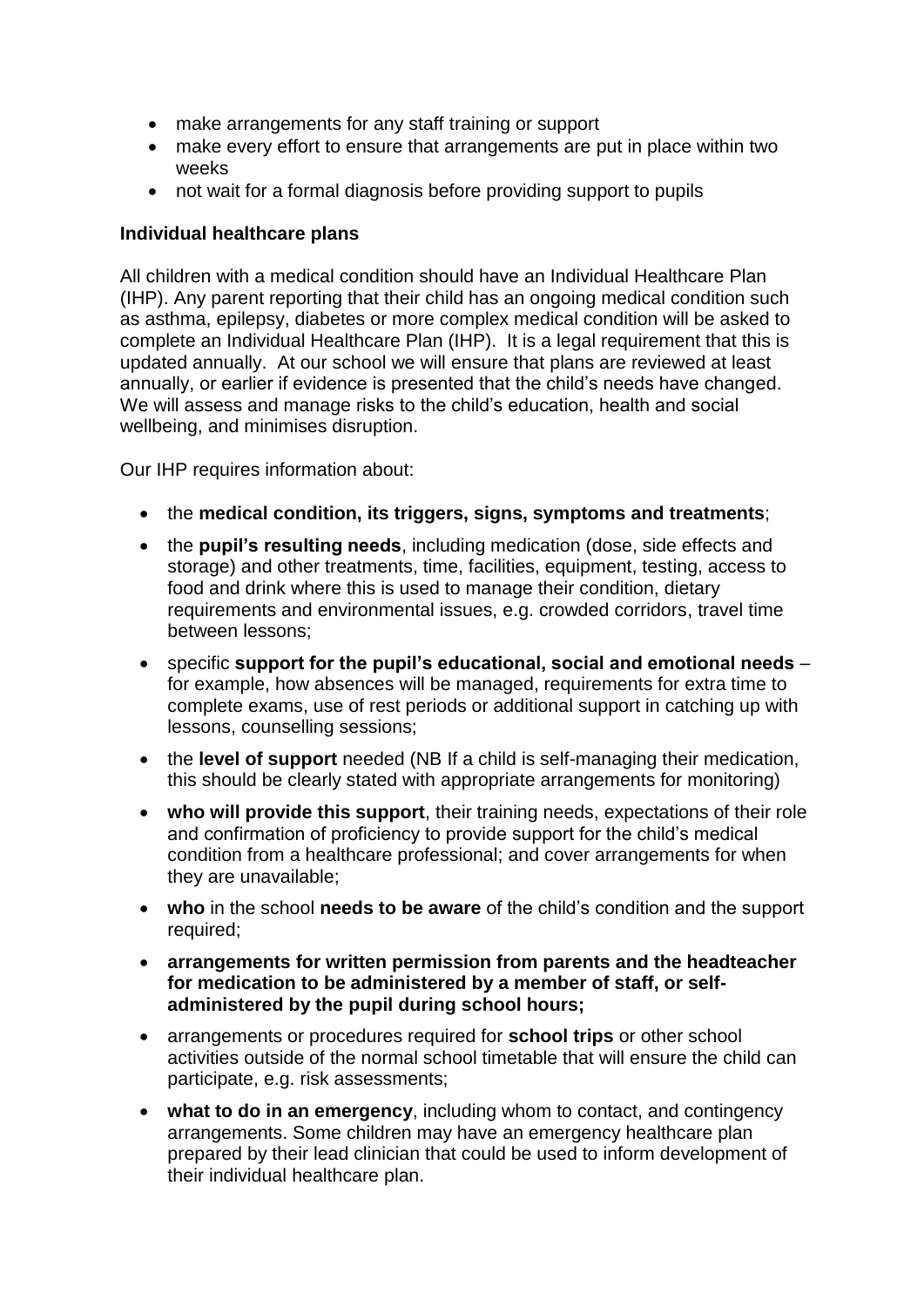### **Roles and responsibilities**

At our school those people involved in arrangements to support pupils at school with medical conditions include:

- Karen Gill qualification held in Paediatric First Aid
- Allison Nunn qualification in First Aid at Work and Supporting Children with Medical Needs
- All class teachers and support staff

#### **Staff training and support**

Staff are supported in carrying out their role to support pupils with medical conditions through appropriate training (see training record appendix 2). Training needs are assessed regularly and training will be accessed through HTLC or other appropriate provider.

Any member of school staff providing support to a pupil with medical needs will have received suitable training

No member of staff will give prescription medicines or undertake healthcare procedures without appropriate training or instruction (updated to reflect requirements within individual healthcare plans).

#### **The child's role in managing their own medical needs**

Where children are deemed competent to manage their own health needs and medicines (e.g. asthma inhalers) by their parents and medical professional they will be supported to do this. We see this as an important step towards preparing pupils for the next stage of their education.

#### **Managing medicines on school premises**

At our school:

- medicines will only be administered at school when it would be detrimental to a child's health or school attendance not to do so
- no child will be given prescription or non-prescription medicines without their parent's written consent
- we will never give medicine containing aspirin unless prescribed by a doctor.
- Medication, e.g. for pain relief will never be administered without first checking maximum dosages and when the previous dose was taken. We will always inform an adult with parental responsibility by text message if medicine is administered "as required" rather than at a set time so that they are clear
- where clinically possible, we will expect that medicines will be prescribed in dose frequencies which enable them to be taken outside school hours
- we will only accept prescribed medicines if they are: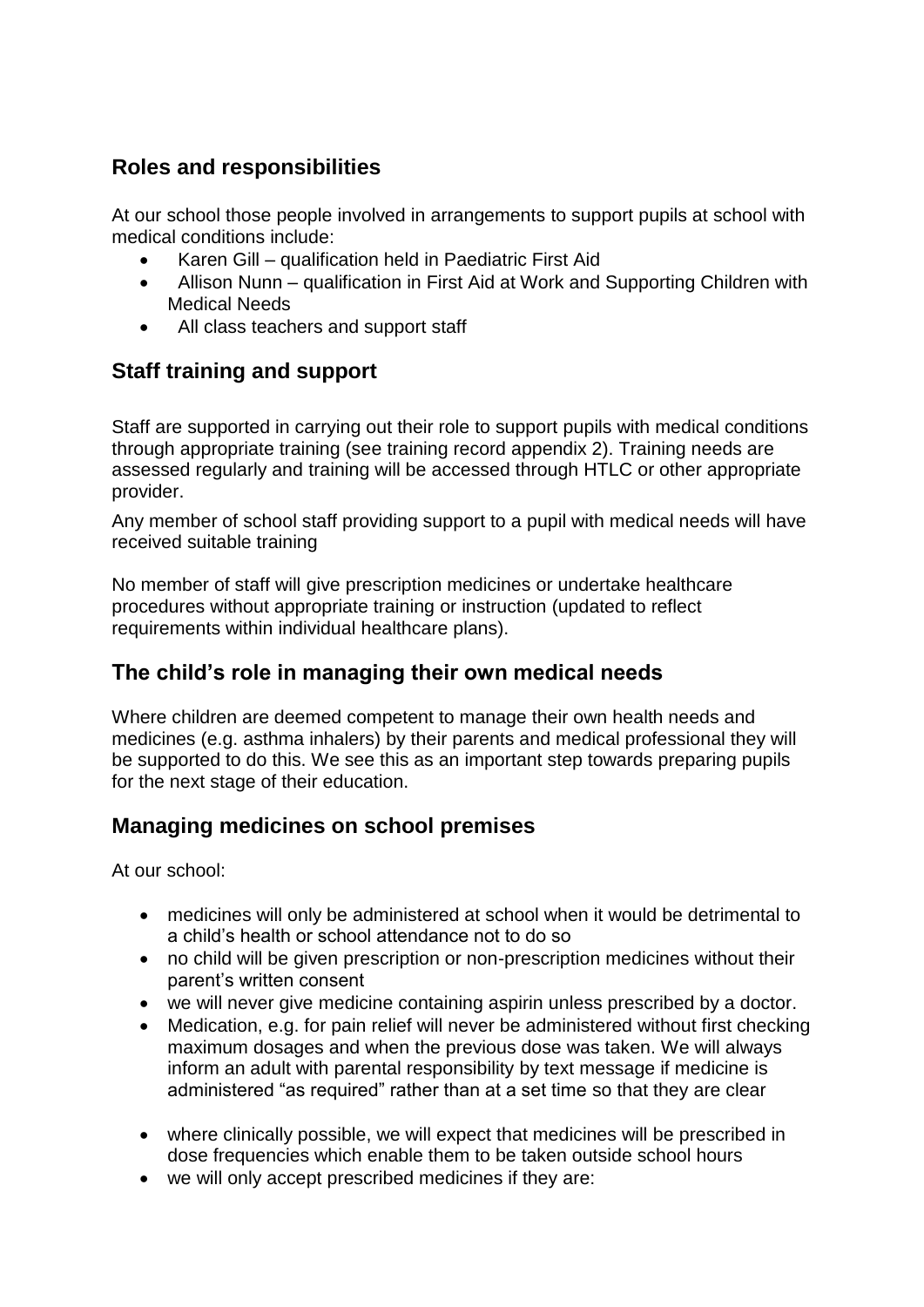- o **in-date**
- o **labelled**
- o **are provided in the original container as dispensed by a pharmacist**
- o **include instructions for administration, dosage and storage**. *(NB The exception to this is insulin, which must still be in date, but will generally be available to schools inside an insulin pen or a pump, rather than in its original container)*
- all medicines will be stored safely and appropriately
- Children will know where their medicines are at all times and who to contact to administer them. Where relevant, they will know who holds the key to the storage facility. Medicines and devices such as asthma inhalers, blood glucose testing meters and adrenaline pens will be always be readily available to children and not locked away, including when pupils are outside the school premises, e.g. on school trips
- when no longer required, medicines will be returned to the parent to arrange for safe disposal. Sharps boxes will always be used for the disposal of needles and other sharps
- we will keep controlled drugs that have been prescribed for a pupil securely stored in a non-portable container and only named staff will have access. A record will be kept be kept of any doses used and the amount of the controlled drug held.
- school staff will administer a controlled drug to the child for whom it has been prescribed. Staff administering medicines will do so in accordance with the prescriber's instructions.
- where possible 2 members of staff will be present when any drug is administered
- **We will keep a record of all medicines administered to individual children, stating what, how and how much was administered, when and by whom. Any side effects of the medication to be administered at school will be noted in school. If the school notice any side effects they will report them to parents.**

### **Non-prescribed medicines**

At our school we will administer non-prescription medicines provided by the parent/carer.

- we will only accept non-prescribed medicines if they:
	- o are in-date
	- o are labelled with child's full name
	- o are provided in the original container
	- o include instructions for administration, dosage and storage

#### **Record keeping**

We will ensure that written records are kept of all medicines administered to children.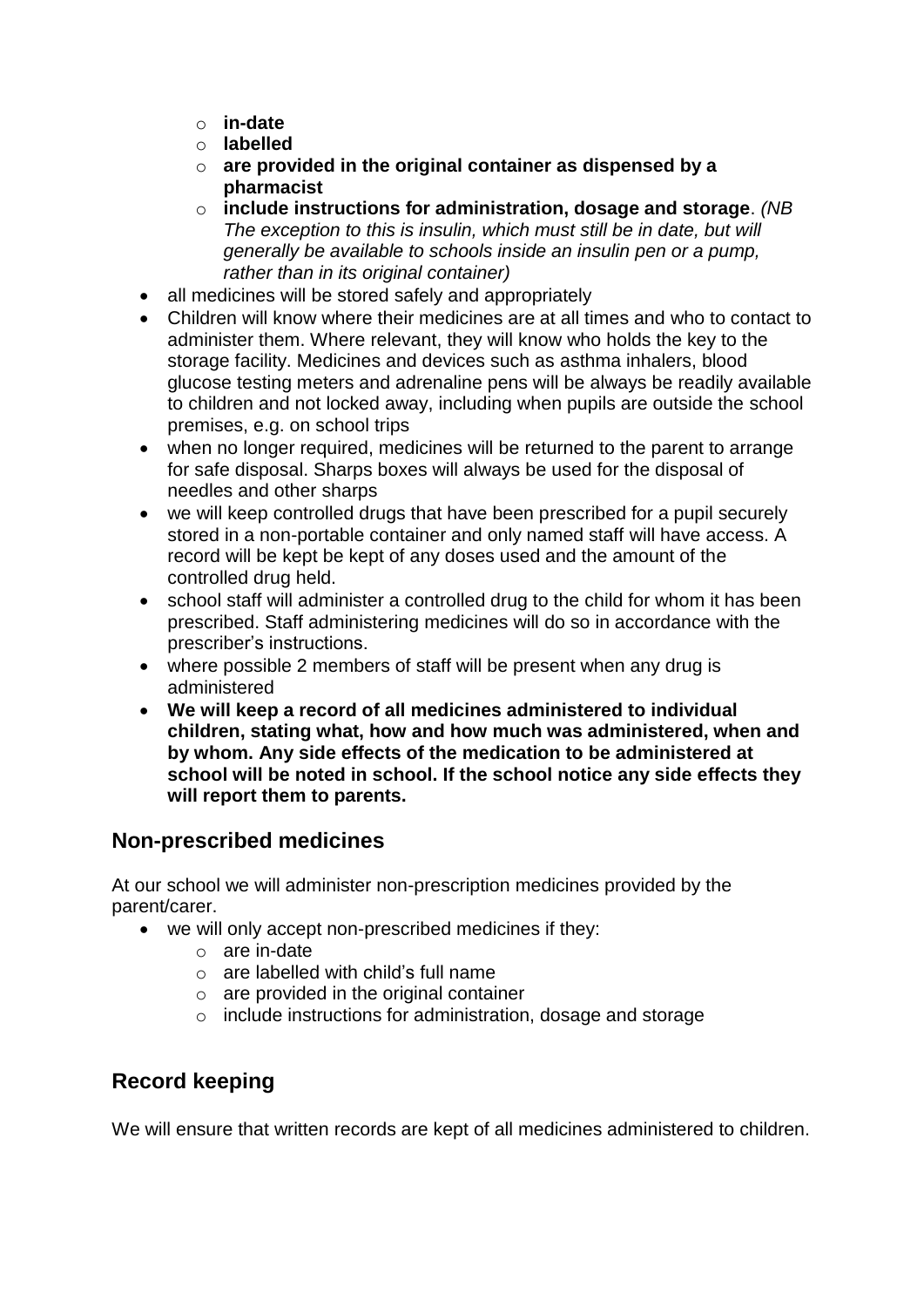We recognise that records offer protection to staff and children and provide evidence that agreed procedures have been followed. Parents will be informed if their child has been unwell at school.

### **Emergency procedures**

Our school's policy sets out what should happen in an emergency situation.

Where a child has an individual healthcare plan, this will clearly define what constitutes an emergency and provide a process to follow. All relevant staff will be made aware of the emergency symptoms and procedures. We will ensure other children in the school know what to do in the event of an emergency ie. informing a teacher immediately if they are concerned about the health of another child.

Where a child is required to be taken to hospital, a member of staff will stay with the child until their parent arrives.

#### **Day trips, residential visits and sporting activities**

We always actively support pupils with medical conditions to participate in school trips and visits, or in sporting activities, and not prevent them from doing so.

As a school we will:

- ensure children always have access to their inhalers and medication and are supported to administer this if needed
- consider the views of the child, their parent and any medical opinions
- support children with medical conditions to participate fully in all activities
- provide comfort and emotional support (from an appropriate adult) to any child who becomes ill whilst at school
- show understanding and not penalise children for their attendance record if their absences are related to their medical condition, e.g. hospital appointments;
- allow pupils to drink, eat or take toilet or other breaks whenever they need to in order to manage their medical condition effectively;
- discuss alternative arrangements when parents are unable to attend school to provide medical support to their child, including toileting issues so that no parent is required to give up working

### **Liability and indemnity**

Our Service Level Agreement with HCC covers us for insurance purposes as all training and risk assessment will have taken place.